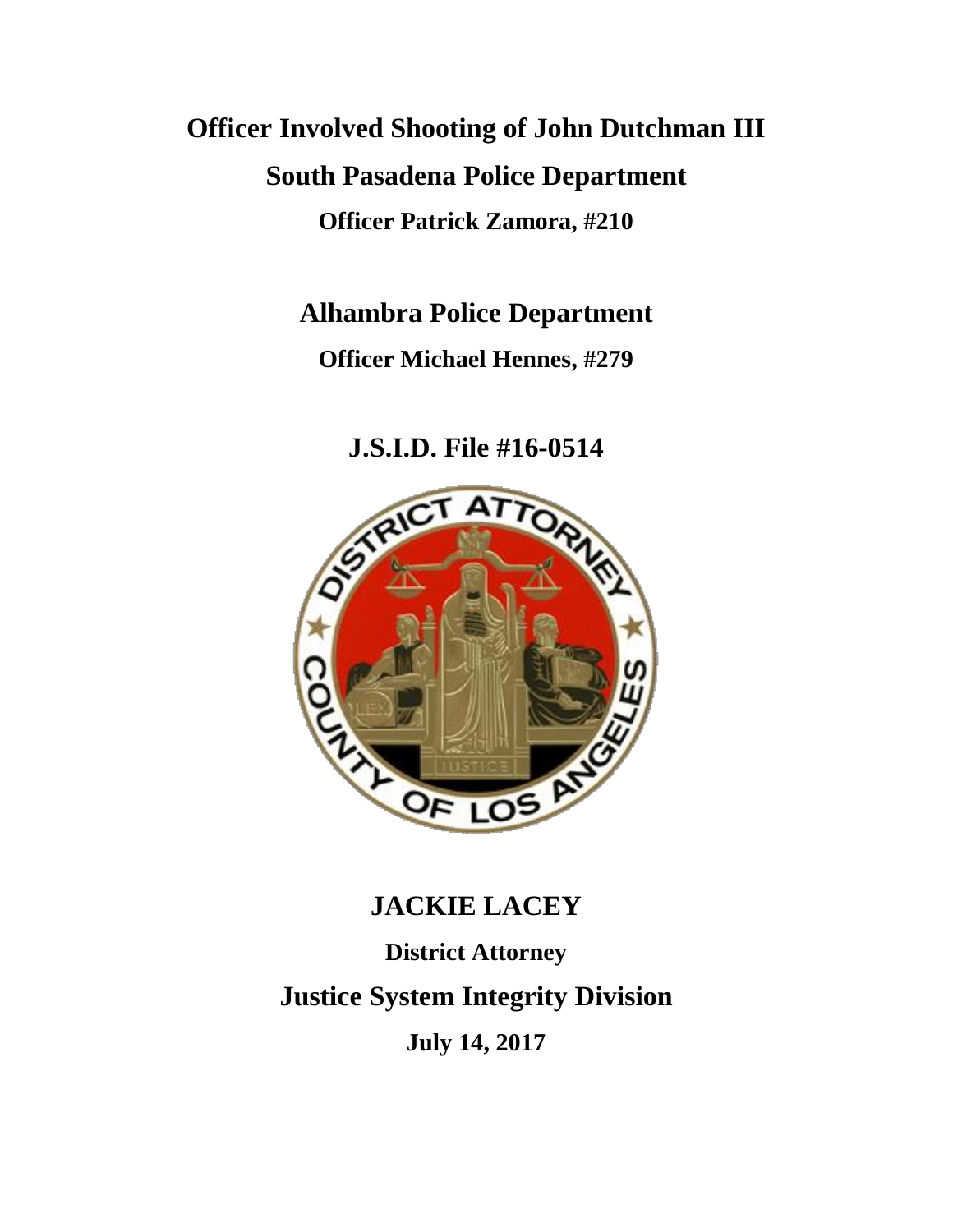#### **MEMORANDUM**

TO: CHIEF ARTHUR J. MILLER South Pasadena Police Department 1422 Mission Street South Pasadena, California 91030

> CHIEF TIMOTHY VU Alhambra Police Department 211 South First Street Alhambra, California 91801

CAPTAIN CHRISTOPHER BERGNER Los Angeles County Sheriff's Department Homicide Bureau 1 Cupania Circle Monterey Park, California 91755

- FROM: JUSTICE SYSTEM INTEGRITY DIVISION Los Angeles County District Attorney's Office
- SUBJECT: Officer Involved Shooting of John Dutchman III J.S.I.D. File #16-0514 L.A.S.D. File #016-00116-3199-055 S.P.P.D. File #16-2113 A.P.D. File #16-6745
- DATE: July 14, 2017

The Justice System Integrity Division of the Los Angeles County District Attorney's Office has completed its review of the October 9, 2016, non-fatal shooting of John Dutchman III by South Pasadena Police Department (SPPD) Officer Patrick Zamora. It is the conclusion of this office that Officer Patrick Zamora acted reasonably and lawfully in self-defense and in defense of others when he used deadly force against John Dutchman III. It is the conclusion of this office that there is insufficient evidence to prove beyond a reasonable doubt that Alhambra Police Department (APD) Officer Michael Hennes acted unlawfully under the circumstances in shooting at Seo K.

The District Attorney's Command Center was notified of the shooting on October 9, 2016, at approximately 9:57 a.m. The District Attorney Response Team responded and was given a walkthrough of the scene.

The following analysis is based on investigative reports and witness statements taken during the investigation by the Los Angeles County Sheriff's Department (LASD) and submitted to this office by Sergeant Tim Cain and Detective Dean Camarillo. The reports also include photographs, video,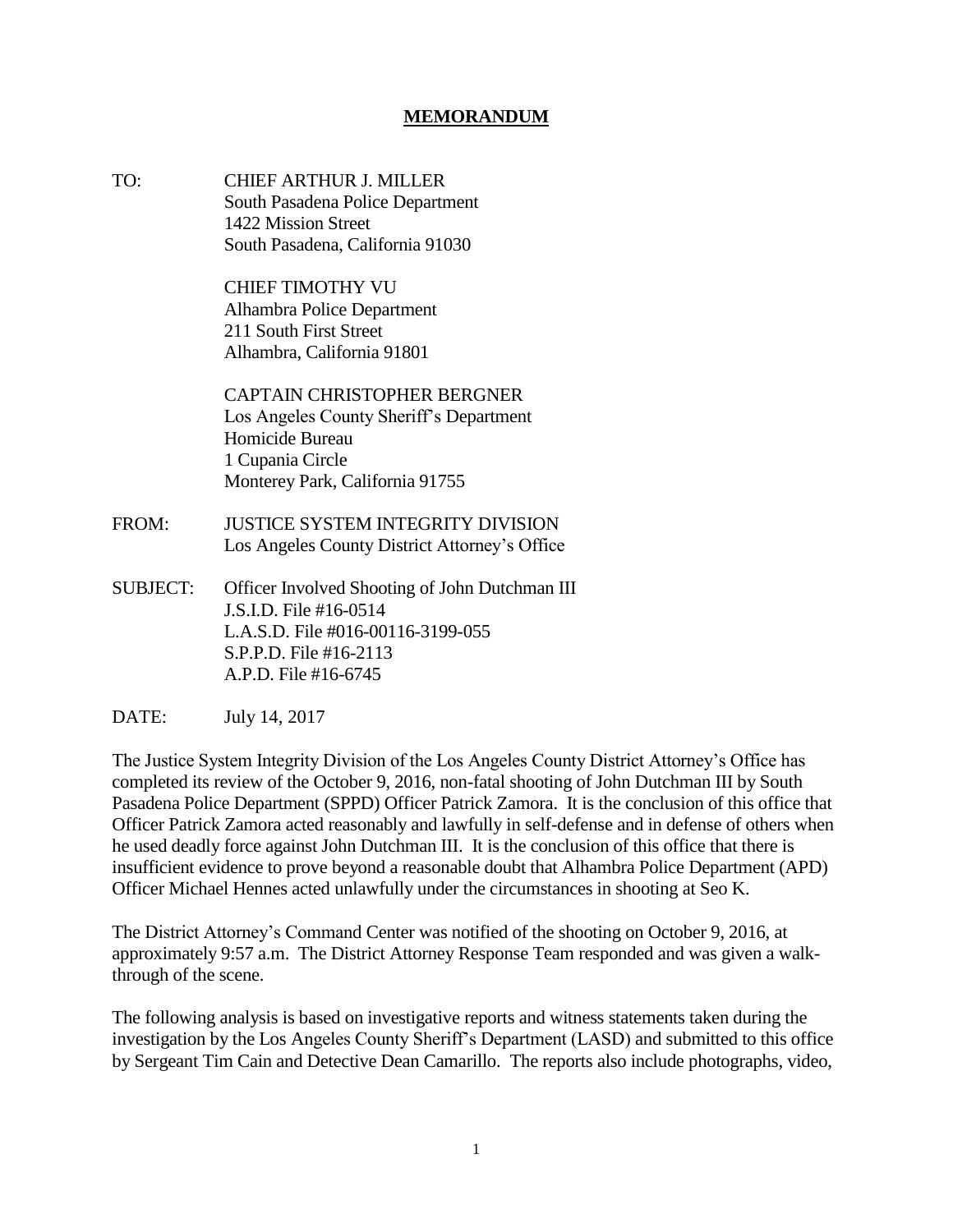and radio communications recordings.<sup>1</sup> No compelled statements were considered for purposes of this analysis.

#### **FACTUAL ANALYSIS**

On October 8, 2016, John Dutchman attended a birthday party in Alhambra where he met up with several friends. Prior to arriving at the party, Dutchman drank two beers and while at the party, Dutchman drank a bottle and a half of wine and took three "hits" of marijuana. At about 11:30 p.m., Dutchman and his friends, Victor T., Danny G., and Cynthia Y. drove to The Barkley Restaurant and Bar in South Pasadena to continue the celebration.<sup>2</sup> At approximately 1:45 a.m. the group of friends left the bar with Cynthia Y. driving, Victor T. in the front seat, and Dutchman and Danny G. in the back seat. As they were traveling in the area of Fremont Avenue and Huntington Drive, Dutchman suddenly exited the car and walked away. Dutchman's friends were driving around the area trying to find Dutchman, when they were stopped by SPPD Officer Gilbert Carrillo at about 2:20 a.m. for driving on the wrong side of the road. Cynthia Y. informed Carrillo that they were looking for their friend, Dutchman, who suddenly exited their vehicle as they were driving home. Carrillo determined Cynthia Y. was not intoxicated and gave her a warning for traveling on the wrong side of the road. Dutchman's friends then drove to Victor T.'s apartment in Alhambra, figuring Dutchman would eventually return there.

Dutchman instead walked to **Huntington Drive and entered the residence of Soon L.** and her daughter, Seo K. The residence at Huntington Drive is located in South Pasadena and is a twostory residential duplex with an attached unit on its west side which has an independent address of Huntington Drive. The residence has two-bedrooms, a full bathroom, and a half-bathroom. There is a kitchen, half-bathroom, living room and dining room on the first floor. Two bedrooms are located upstairs along with a full bathroom. The property has a common balcony located on the second floor, which faces Huntington Drive. The front door of the residence also faces Huntington Drive.



<sup>&</sup>lt;sup>1</sup> Neither officer was wearing body worn video. However, digital in-camera video (DICV) from Hennes' patrol car did capture a portion of Hennes' approach to the location and the subsequent sound of his weapon firing. The DICV camera was not positioned in a way to visually capture Hennes actually discharging his weapon.

<sup>&</sup>lt;sup>2</sup> The Barkley Restaurant and Bar is located at  $\blacksquare$  Huntington Drive.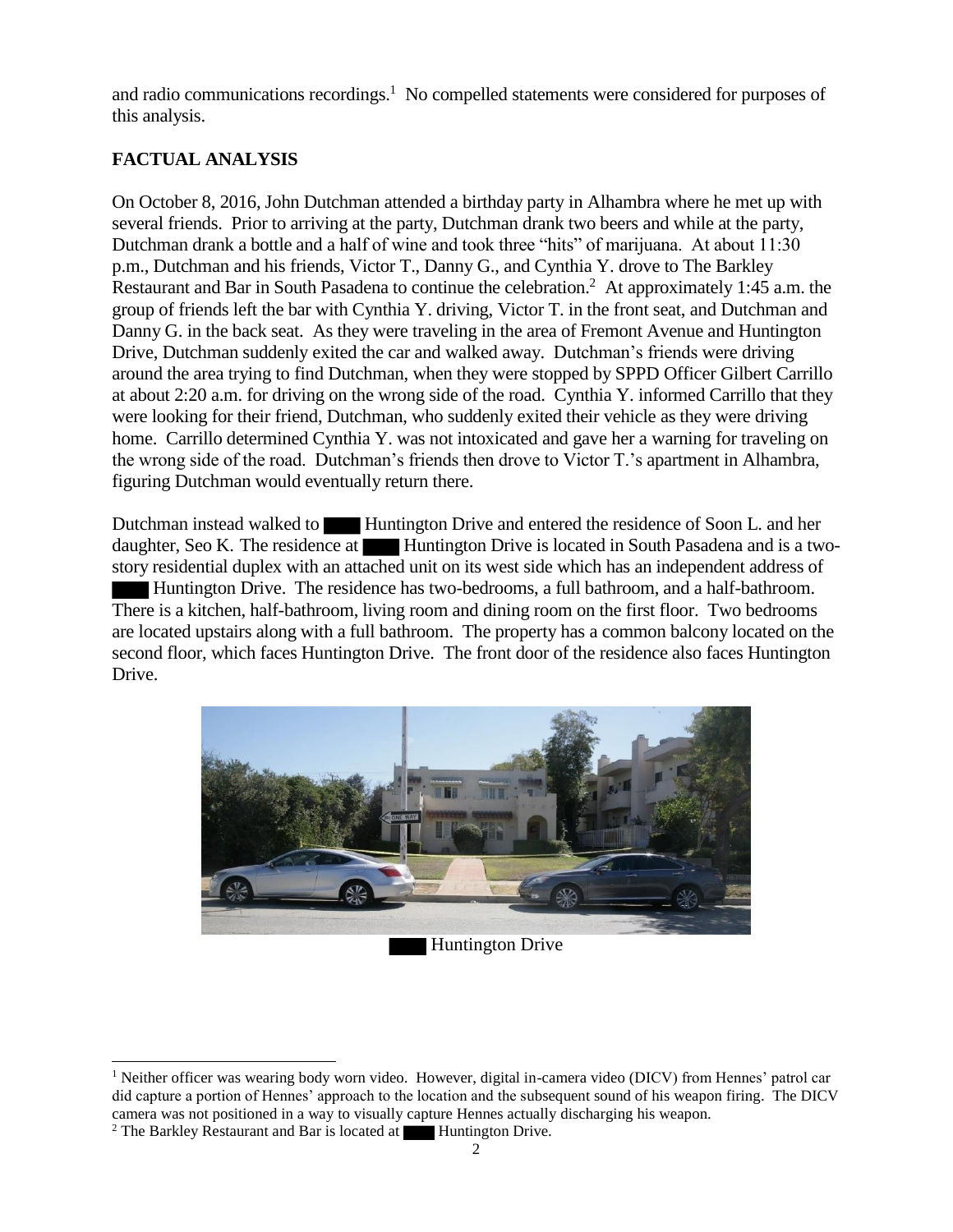

Huntington Drive

Dutchman would later state that he had no memory of walking to the residence or entering the residence.<sup>3</sup>



Proximity of The Barkley Restaurant and Bar to Huntington Drive

At approximately 4:00 a.m., Soon L. was asleep on the first floor of her residence when she awoke feeling ill and went upstairs to use the bathroom. While inside the bathroom, Soon L. heard Seo K.'s dog barking loudly and Seo K. emerging from her bedroom. Upon opening the bathroom door to see what the commotion was about, Soon L. observed a bald headed adult, later identified as John Dutchman III, ascending the staircase in her home. In fear that Dutchman, a stranger, was there to attack them, Soon L. grabbed Seo K. and pulled her into the bathroom. Soon L. closed the door and held it shut to prevent Dutchman from gaining entry.<sup>4</sup> Dutchman began pushing on the door attempting to gain entry, but Soon L. held firm against the door. Soon L. screamed and yelled for help while telling Dutchman to go away. Dutchman made unintelligible growling noises as he continued to push on the door. Soon L. had her cell phone and was able to call 9-1-1.<sup>5</sup> After

 $\overline{\phantom{a}}$  $3$  The Barkley Restaurant and Bar is located approximately 500 feet from Huntington Drive.

<sup>&</sup>lt;sup>4</sup> The bathroom door was not equipped with a locking mechanism.

<sup>5</sup> Soon L.'s call was handled by a SPPD operator.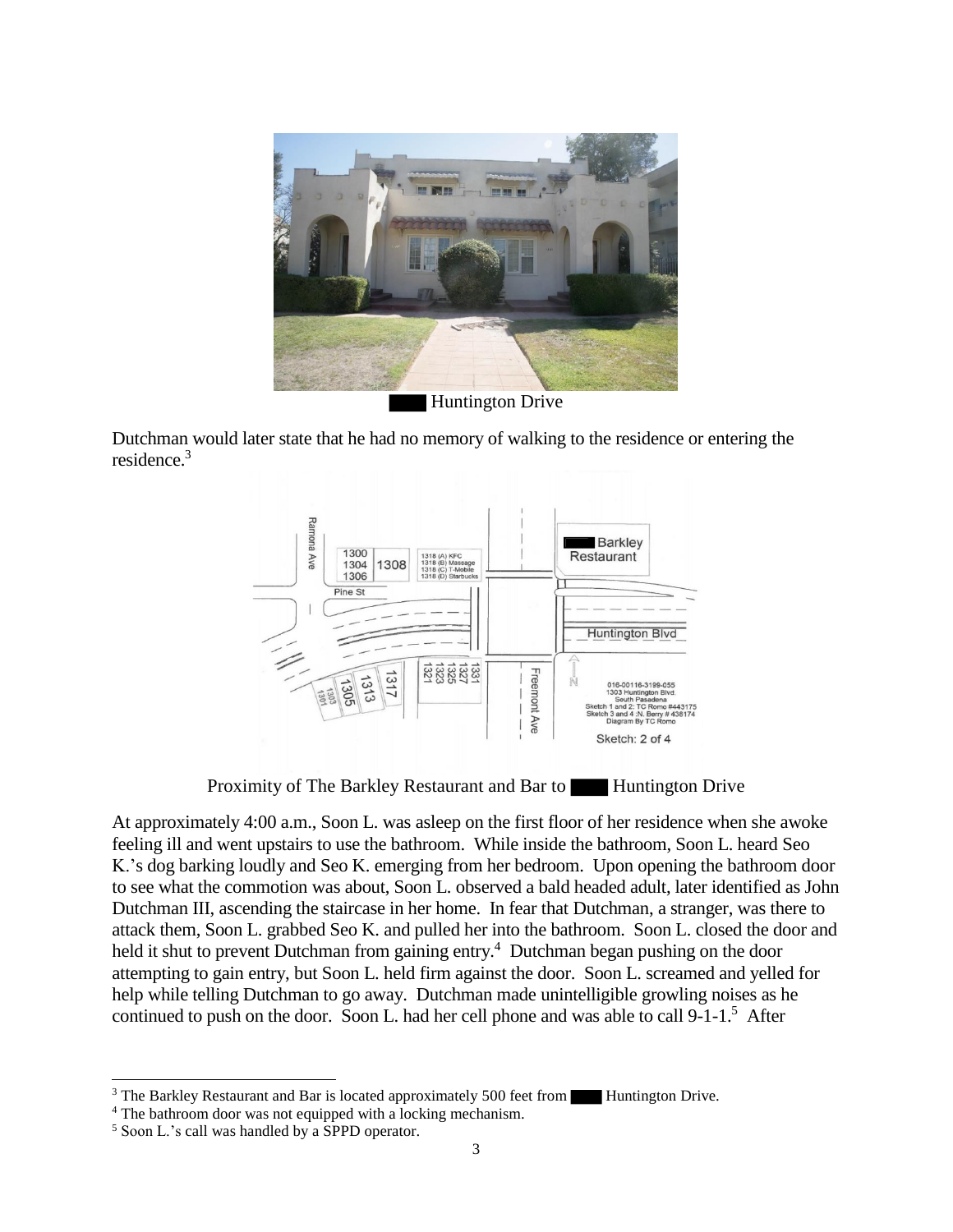struggling back and forth over the door for a while, Soon L. heard Dutchman walk back down stairs to the first floor. Soon L. then heard the noise of items breaking and crashing downstairs.

Soon L. directed Seo K. to go get help by climbing out the bathroom window to the balcony. Seo K. broke the bathroom window and threw it outside onto the front yard as she screamed for help. While Seo K. was outside on the balcony, she saw a gunshot fired by an officer. Seo K. heard the officer screaming at her to raise her hands and Seo K. immediately complied. Meanwhile inside the bathroom, Soon L. heard a single gunshot and Dutchman returning upstairs. Dutchman made one last attempt to get into the bathroom, but was unable to push past Soon L. Soon L. then heard Seo K.'s bedroom door close and believed Dutchman was inside the bedroom. At that time, Soon L. climbed through the bathroom window onto the balcony.

At approximately 4:26 a.m., officers from the SPPD responded to Soon L.'s 9-1-1 call which was reported as a burglary in progress. SPPD dispatch advised the suspect was downstairs and was described as a male Hispanic, 30-35 years of age, wearing a yellow shirt and dark shorts. SPPD Officer Carrillo was the first unit on scene and positioned his patrol vehicle a few houses east of the location.<sup>6</sup> SPPD Sergeant Spencer Louie and SPPD Officer Patrick Zamora arrived on scene seconds later.<sup>7</sup> As they stood near the front door, they were advised the suspect was making his way upstairs. Hearing frantic screams coming from the residence, Carrillo, Zamora, and Louie entered the location by pushing open the front door, which was locked but not secured.<sup>8</sup> Zamora entered first, followed by Carrillo and Louie. The interior of the residence was completely dark. As Zamora positioned himself at the base of the stairs, Carrillo stood directly behind Zamora and Louie walked toward the kitchen area to clear it. Meanwhile, the frantic screams continued upstairs. Within seconds after taking a position at the base of the stairwell and illuminating the stairwell, Zamora observed a suspect, later identified as Dutchman, leaning down towards the stairwell while holding something in his hands and pointing it at Zamora. Fearing he was about to get shot, Zamora fired his weapon in Dutchman's direction. Zamora fell backwards down the stairs, onto Carrillo, and landed on his back as he continued to fire in Dutchman's direction. Zamora fired a total of seven rounds, not knowing if he had actually struck Dutchman.



Interior Stairwell of **Huntington Drive** 

l

<sup>6</sup> Coincidentally, Carrillo had conducted a traffic stop of Dutchman's friends about two hours earlier.

<sup>7</sup> The SPPD had only four units (three patrol officers and a sergeant) on duty at the time of this incident and all responded to the location. Officer Michael Smith also responded to the location, but covered the rear part of the residence and did not enter the location.

<sup>&</sup>lt;sup>8</sup> A subsequent examination of the door revealed that the door could be pushed open even if the door knob was in the locked position because the door knob failed to engage in the strike plate while the door was in the closed position. The only way to secure the front door was to engage the deadbolt.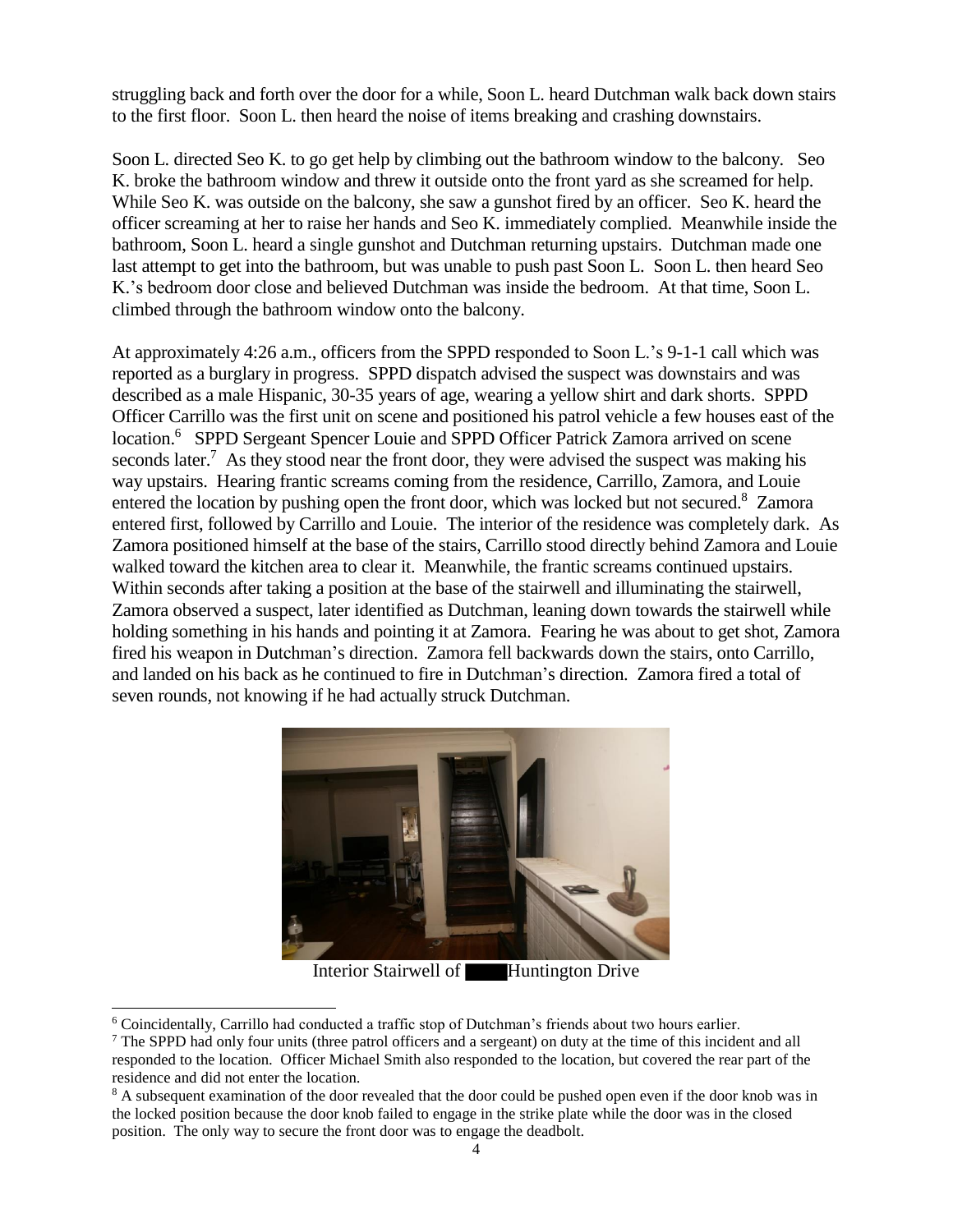

Close-up of Stairwell

Dutchman retreated into a bedroom upstairs and assistance was requested from neighboring police agencies. Zamora and Carrillo stood up and positioned themselves behind cover at the base of the stairwell. As the screaming continued upstairs, Zamora called out to Dutchman, but there was no reply. The officers then heard footsteps and someone running the length of the house, toward the south portion of the house. Carrillo stepped outside and observed a woman, later identified as victim Seo K., lean over the balcony. The sound of glass breaking was heard upstairs. Meanwhile, Seo K. had climbed out the bathroom window and onto the balcony. At this time, Carrillo observed officers from the Alhambra Police Department (APD) and San Marino Police Department (SMPD) standing in the front yard of the residence.<sup>9</sup> Carrillo advised them there was a woman, Seo K., on the second floor that needed to be rescued. Carrillo also advised his dispatcher of their intent to rescue a woman from the second floor. Carrillo instructed Seo K. to climb down in his arms, but she refused.<sup>10</sup> The officers requested a ladder from the fire department, who were staged nearby.

SMPD Officer Kevin Cordischi was among the first assisting officers to respond. Upon his arrival, officers from the SPPD were in the process of rescuing Seo K. As Cordischi was about to go retrieve a ladder from the fire department, he heard a gunshot but did not see who fired. SMPD Sergeant Danny Gutierrez also responded to assist. When Gutierrez arrived at the location, Carrillo was standing at the threshold of the location and Louie was inside. Carrillo advised Gutierrez they had a "hot prowl" call, that two shots had been fired (Gutierrez assumed by officers), and that it was unknown if the suspect was hit. Carrillo further advised that the victims and the suspect were upstairs. Gutierrez and Carrillo formulated a plan to get the victims down, and the fire department was requested to stage nearby. While Gutierrez was in the process of obtaining a ladder from the fire department, he observed several APD officers, among them Hennes and Corporal Will Ruiz, arrive and approach the residence. Shortly thereafter, Gutierrez heard a shot fired and in fear of getting ambushed, hid in nearby shrubs. Gutierrez then heard an Alhambra officer ask who shot, at which time Hennes responded he had.<sup>11</sup>

The APD patrol vehicles of the officers who responded to the location were equipped with digital in-car video (DICV). The DICV from Hennes' patrol vehicle, parked approximately three houses from the location, partially captured Hennes' initial approach to the location. The DICV video footage shows Hennes running on the sidewalk of 1303 Huntington Drive headed toward the location, followed immediately behind by APD Officer Christopher Bates. Hennes and Bates are then seen running into the front yard of the location where they disappear from camera view. The

<sup>&</sup>lt;sup>9</sup> The Monterey Park and San Gabriel Police Departments also responded, all within a few minutes of each other.

<sup>&</sup>lt;sup>10</sup> Unbeknownst to Carrillo, Seo K. was partially blind and did not see Carrillo or his attempt to help her.

<sup>&</sup>lt;sup>11</sup> Gutierrez was wearing an audio recorder which captured this portion of the incident.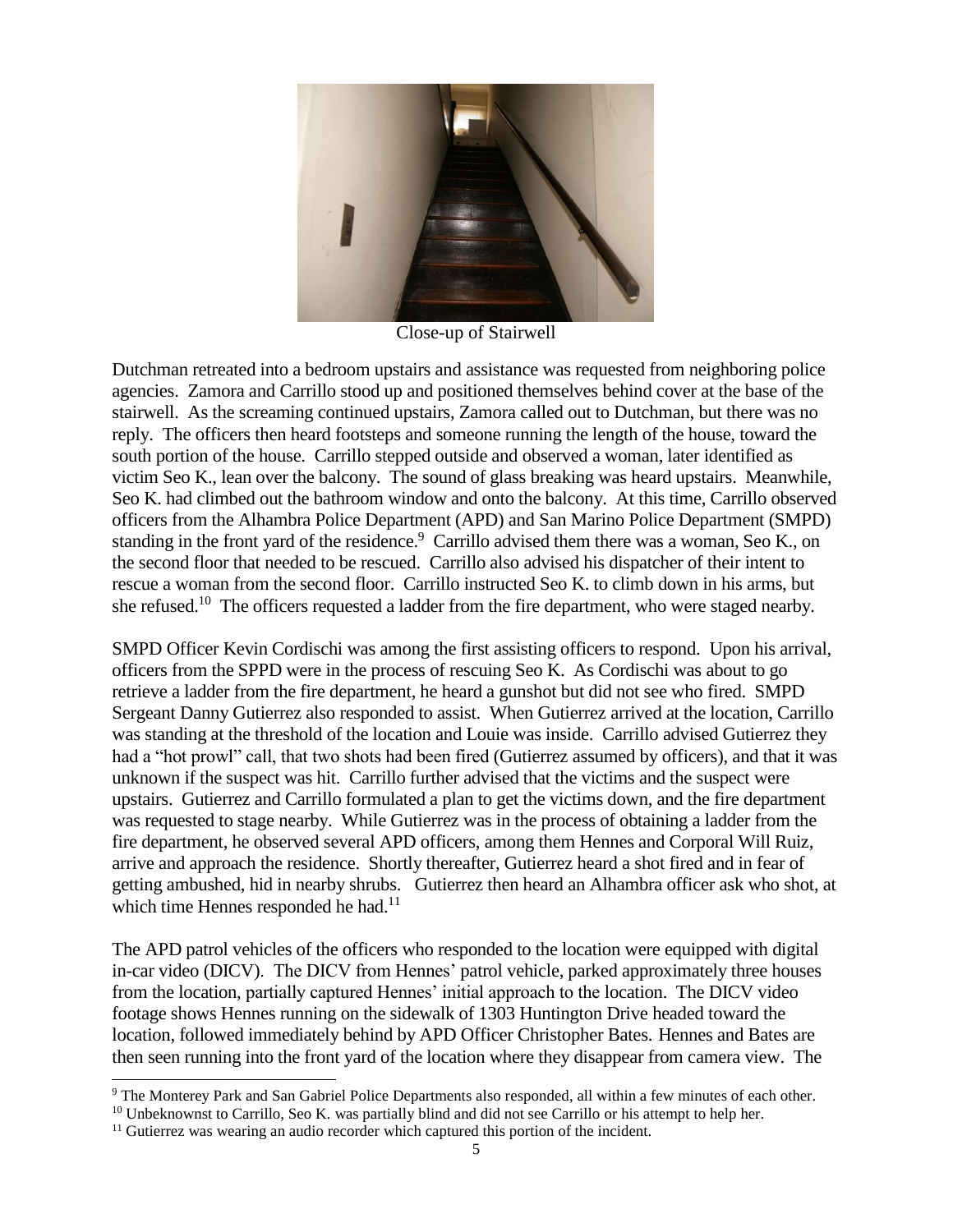visible portion of the front yard appears dark but for a street light directly in front of the location. Approximately twelve seconds later, Hennes' rifle shot is heard and Hennes and Bates return into camera view as they run back taking cover behind a low concrete wall/border along the front yard and to the right of the location. Hennes is immediately heard stating, "She pointed something my way. I couldn't see what it was."

Officer Raymond Cota, a K9 unit from the Monterey Park Police Department also responded to assist. When Cota arrived, patrol cars from the Monterey Park Police Department were stationed on the east and west sides of the location, with their post mounted spotlights lighting up the front of the house. At this point, Cota did not know there were South Pasadena officers inside the house. Each responding police department was on its own radio frequency and hence, each was not receiving information being directly transmitted by the SPPD and officers at the scene.<sup>12</sup> Cota was walking toward a large tree on the west side of the house, where he intended to take a position of cover, when he heard a single gunshot. Cota observed Hennes, who was directly in front of him, fire in a southbound direction. Hennes immediately stated, "She pointed something at me. She pointed something at me." Cota looked up toward the residence and observed Seo K. standing on the second story balcony. Seo K. knelt down taking cover behind the balcony. Seo K. was out of sight for about ten seconds before standing up with her hands raised as instructed.

Officer Zachary McFarland was the first APD officer to respond to the scene. As he was approaching the location, McFarland briefly spoke to a security guard standing nearby who advised him that he had heard several gunshots coming from the location of the radio call. Upon his arrival, McFarland observed a SPPD officer standing in the front yard of Huntington Drive. The officer was yelling at a female, who was standing on the upstairs balcony, and she was in turn yelling back.

McFarland inquired what was going on but was only told to cover the side yard to the west of the duplex, whereupon McFarland drew his firearm and covered the side yard of the residence. While he was covering the side yard, McFarland overheard a SPPD officer tell a San Marino sergeant that a male and female were still inside the residence and that one possibly had a gun. Based on the information obtained from the security guard and what he overheard from the SPPD officer, McFarland advised the incoming APD units that the situation possibly involved an active shooter and suggested they wear their vests and bring rifles.

While covering the side yard, McFarland heard a loud gunshot close to him. McFarland then observed Hennes yelling and pointing his rifle upwards at the balcony.<sup>13</sup> Hennes yelled, "She pointed something at me!" Hennes and McFarland then retreated to the sidewalk just west of the location behind a small cinder block wall.

Members of the Los Angeles County Sheriff's Department Special Enforcement Bureau (SEB) subsequently responded to the location where they made announcements for Dutchman to show himself. Dutchman responded by moaning and asking for help. Dutchman yelled out he was not armed, and in a confused and rambled way stated that this was a big misunderstanding and he did not know how he got there. Dutchman then emerged from the second floor, stood with his hands

<sup>&</sup>lt;sup>12</sup> The SPPD department communications log shows that at 4:49 a.m. the SMPD and the APD were advised to switch to SPPD frequency. This was *after* SPPD units had made entry at 4:30 a.m., *after* the initial shots were fired at 4:31 a.m., and *after* "shots fired heard on the Huntington side – Unk if from susp or officer" was reported at 4:41 a.m.

<sup>&</sup>lt;sup>13</sup> Hennes was armed with his department issued M4,  $5.56 \times 45$  mm caliber, semiautomatic rifle.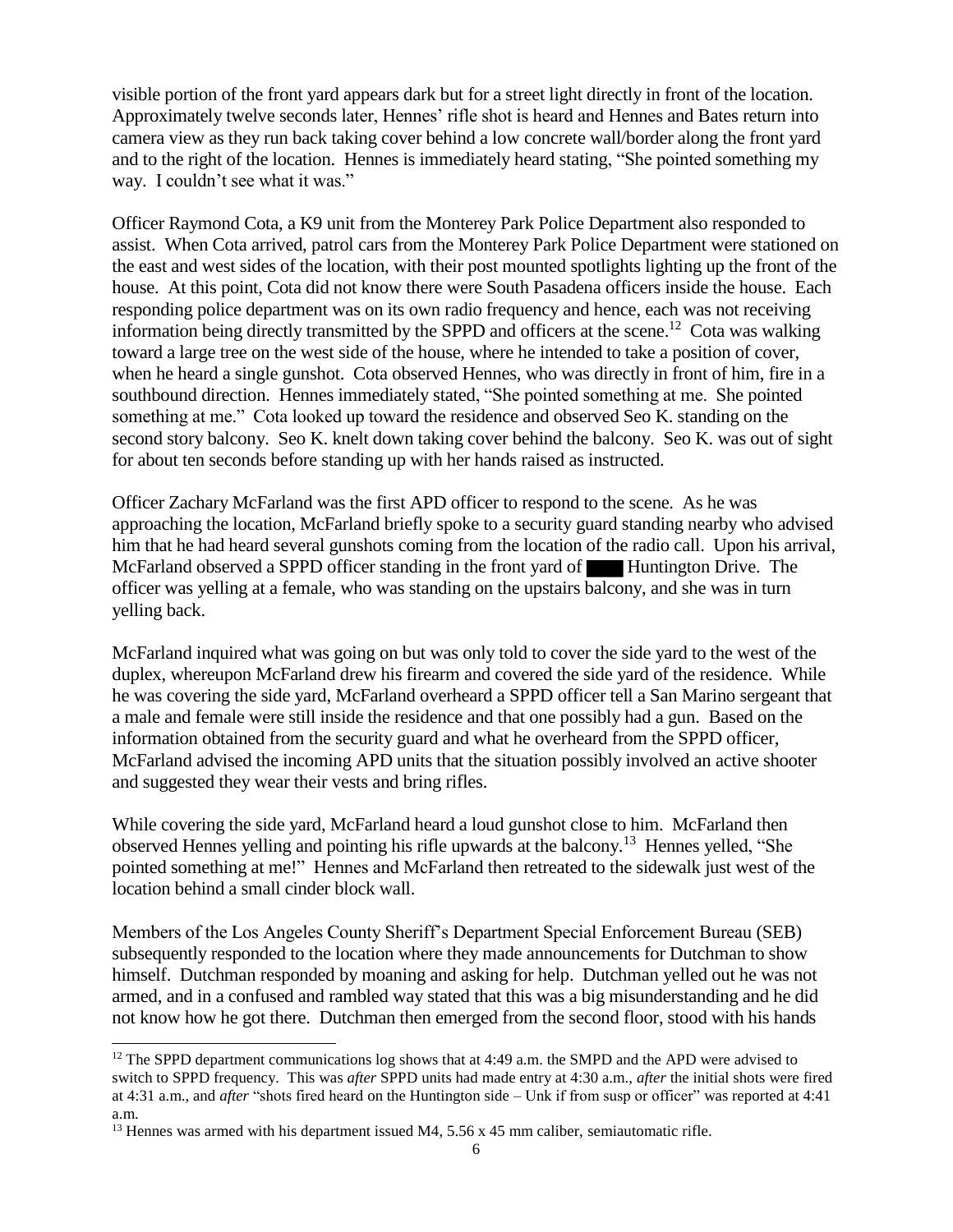raised and said, "I thinking I'm shot." Dutchman removed his shirt as instructed, revealing a through-and-through gunshot wound to his right bicep. Dutchman then came downstairs and was taken into custody without incident. The fire department responded and transported Dutchman to Huntington Memorial Hospital for medical treatment.

Dutchman was subsequently charged in case number GA099283 with two counts of false imprisonment by violence in violation of Penal Code section 236, felony vandalism in violation of Penal Code section 594(a), and aggravated trespassing in violation of Penal Code section 602.5(b). On December 12, 2016, Dutchman was convicted of one count of false imprisonment by violence and sentenced to 129 days in jail and three years of formal probation.

#### **Statement of Officer Patrick Zamora**

Zamora provided a voluntary statement to Investigating Officers Cain and Camarillo. Zamora responded to a burglary in progress at Huntington Drive at approximately 4:15 a.m. Dispatch advised that the reporting party was still on the phone with the dispatcher and the suspect was still at the location. Zamora responded "Code 3" (with lights and siren) to the location, turning off his sirens about a block from the location and parked approximately two residences east of the location. Upon Zamora's arrival, Carrillo and Louie were already out of their vehicles and approaching the location. As Zamora neared the residence, he heard a high-pitched scream coming from inside the location. The scream sounded as if someone was in great peril and in dire need of help.

Zamora was the second officer to enter the house. Zamora made a tactical decision not to announce his presence, so as not to give a direction as to where he was located. Once inside, Zamora noted the location was dark and the screaming continued coming from upstairs. Zamora also heard a pounding sound, as if someone was hitting a wall. Zamora went toward the stairwell and stopped at the base of the stairs for his fellow officers to fall in behind him. The staircase was dark. To the right of the staircase was a solid wall which separated the unit from the adjoining unit, and to the left was a solid wall that stopped midway up the staircase, where a railing started. A ceiling was over the lower portion of the stairs. As the officers ascended up the stairs, Zamora was in front, followed by Carrillo and Louie. Zamora activated the light attachment on his duty weapon. As Zamora reached the fourth step, he observed a suspect, Dutchman, to his immediate left and above him. Dutchman was leaning over the rail with his hands together and both of his arms bent at an approximate 45-degree angle. During his interview with investigators Cain and Camarillo, Zamora demonstrated Dutchman's position on the stairwell when he encountered him.



Zamora Demonstrating Dutchman's Position on the Stairs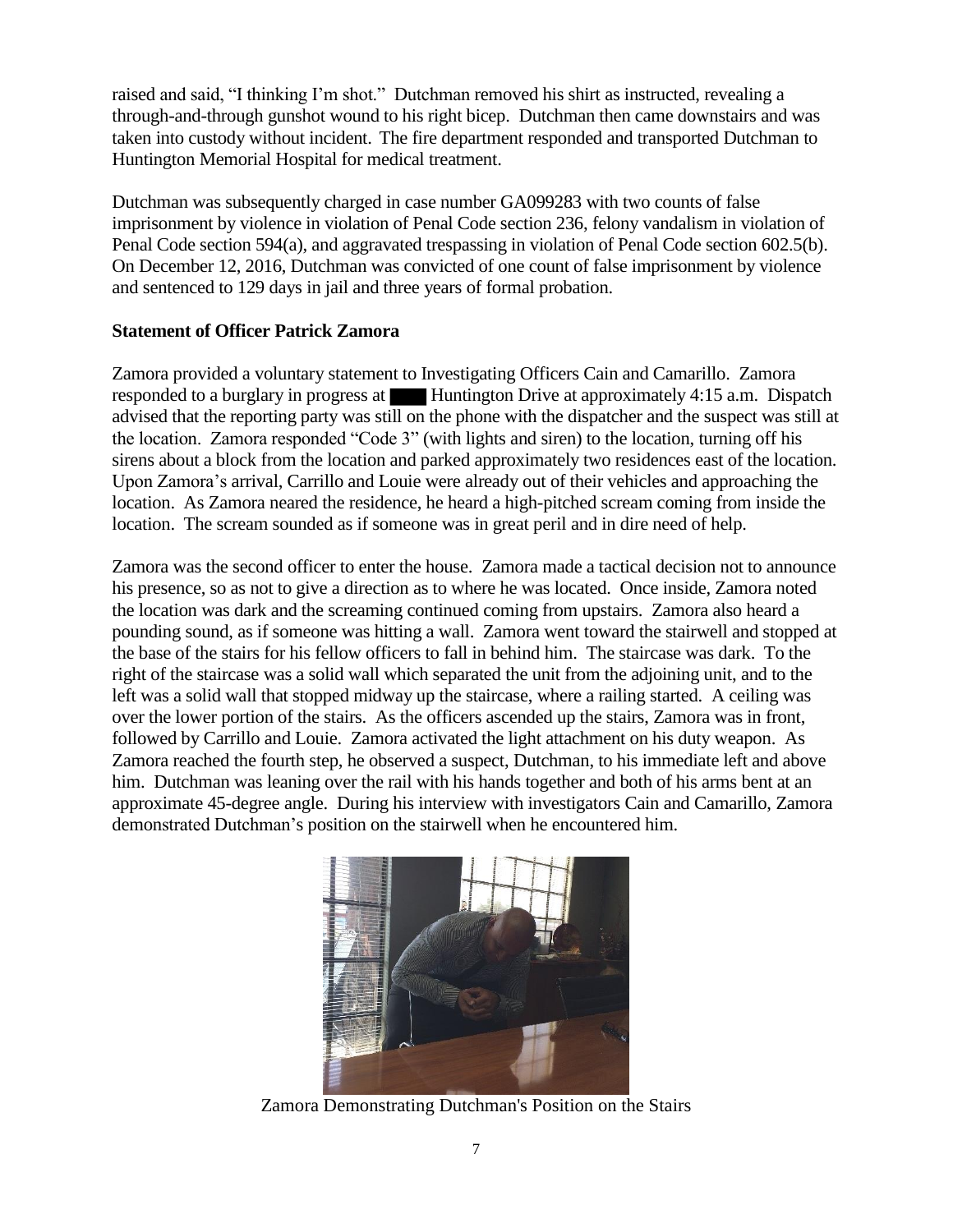In fear that Dutchman was holding a weapon and was about to shoot him and his fellow officers, Zamora turned and twice fired in Dutchman's direction.<sup>14</sup> Zamora did not know if he struck Dutchman, but after Zamora fired his weapon, Dutchman appeared to lean more in Zamora's direction. Zamora began to move backwards down the stairs, but fell backward as he continued to fire in Dutchman's direction. As Zamora landed on his lower back, he felt pain go through his body which caused him to believe he had been shot. Zamora then rolled to his left and took a position of cover behind the solid wall while still maintaining a view up the stairs. Louie then instructed Zamora to change out his weapon's magazine, which he did.<sup>15</sup>

Following the shooting, Zamora continued to cover the stairs as Carrillo covered the downstairs and Louie covered the backdoor area. Meanwhile, the screaming and the pounding continued upstairs. Zamora yelled upstairs asking where the suspect was. A female voice (Seo K.) replied that he was in her room or getting into her room. Thereafter, Zamora heard Seo K. behind him, as if she made it outside or through a window. Zamora then heard Seo K. yelling that her mother was holding the door. At this point, Zamora knew that officers from other agencies had arrived and were communicating with the victims from outside. Thereafter, a ladder arrived and he heard an officer telling the victims they would be taken down the ladder. Once the victims were evacuated from the location, Zamora and Louie were relieved of their positions inside the location.

At some point in the middle of the incident, Zamora heard an additional shot whereupon he had Carrillo take his position near the stairs, so that he could look out the door to ensure they were not in a crossfire situation. Zamora yelled out asking who was shooting and an unknown voice responded he had shot.

#### **Statement of Officer Michael Hennes**

 $\overline{\phantom{a}}$ 

Hennes provided a voluntary statement to investigators Cain and Camarillo. Hennes was on patrol when he responded to the location to assist the SPPD with a "shots fired" call. Hennes was not specifically dispatched to the location; he heard a radio broadcast that SPPD had shots fired at Huntington Drive and headed that way to assist. Hennes knew that McFarland was already at the location. Hennes asked McFarland questions regarding coordination, such as where he should set up and also communicated with another APD unit, Ruiz and Bates, who were following him to the location. As he arrived at the location but before he exited his vehicle, Hennes heard McFarland advise over the radio, "Active shooter, grab your vests and rifles." Hennes did not receive any type of suspect description. 16

As instructed, Hennes removed his rifle from his vehicle and got his vest and helmet. While still at the vehicle, he "racked" a round into the weapon's chamber. Hennes briefly spoke with Ruiz and Bates along the lines of, "Are you ready?" before heading towards the location. As he neared the

<sup>&</sup>lt;sup>14</sup> Zamora was armed with his department issued Glock, Model 22, .40 caliber semiautomatic pistol, equipped with a tactical light mounted on the frame.

<sup>&</sup>lt;sup>15</sup> An examination of the magazine in use at the time Zamora fired his weapon revealed there were eight cartridges left in the magazine, indicating Zamora fired seven rounds.

<sup>&</sup>lt;sup>16</sup> The audio recording of the APD communications log indicates that Hennes, in fact, did not receive any suspect information or details regarding the nature of the call prior to approaching the location. The radio call is announced as, "South Pas shots fired" at Huntington Drive. Shortly thereafter McFarland announces, "Possible active shooter, you guys may want to wear your vests, bring rifle." APD officers are then advised that two SPPD officers are at scene and it is going to be a SPPD "handle." An inquiry immediately follows, "What time do you want units to switch to South Pas frequency?" However, APD units are not advised to switch to SPPD frequency until well *after* Hennes has discharged his rifle.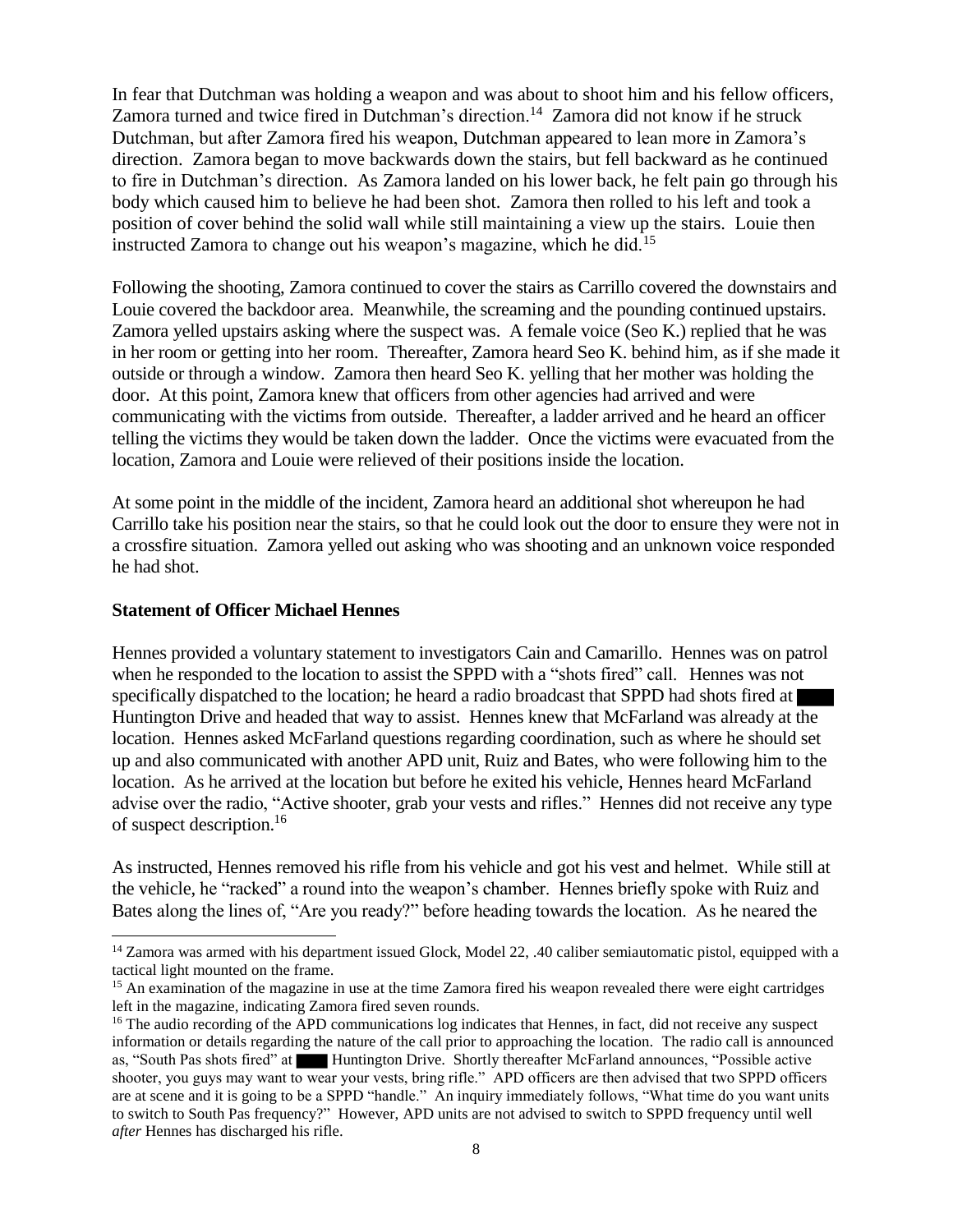location, Hennes heard male voices coming from the area of the house. Because it was dark and his view was obstructed by bushes, Hennes did not see anyone at this point. When Hennes cleared the tree line on the east side of the property, he observed McFarland standing on the porch of the location a few feet away from two officers he did not recognize. The two unknown officers were yelling into the house. Hennes quickly scanned the location by looking to his left and right. He observed the location was a two-story duplex with a solid balcony. Hennes noted the house was poorly lit and the inside was illuminated by officers. It appeared as if there was an interior light on upstairs, and there was glass and/or a screen on the sidewalk that divided the duplex's front lawn.

Thinking he needed to find out more information regarding the call, Hennes ran directly to McFarland. As he was running towards McFarland, Hennes observed a figure (Seo K.) "pop up" from the balcony. The figure appeared to be that of a person who was hunched over and leaning forward with the arms fully extended in front of the body. Hennes could not otherwise observe any distinguishing features due to the darkness of the location. Although he was able to see the person's head and shoulders, Hennes could not tell if the person's hands were together or apart. Although Hennes did not see any objects in the person's hands, he could not be certain that there was not anything in the person's hands. Hennes did not hear the person say anything. Nonetheless, when the person "popped up" unexpectedly, it "registered" to Hennes that this person was the shooter. Feeling vulnerable and exposed in the middle of the yard, Hennes fired his rifle one time in the direction of the figure which he perceived to be a shooter. As he fired, Hennes did not stop to take direct aim. Hennes was running in a southwest direction, quickly turned his head to his left, and fired in the direction of the figure who was to Hennes' left and forward. Because the incident happened so quickly, Hennes did not give any verbal commands prior to pulling the trigger. The figure immediately dropped behind the balcony and Hennes braced himself anticipating the impact of being shot, however that never came. Hennes then made his way to a planter, which was west of the location, as he yelled at the figure to, "Let me see your hands!"

Hennes did not recall if the tactical light on his rifled was turned on at the time. After he shot, the balcony was illuminated with a spotlight from the street and Hennes observed that the figure he saw was, in fact, a young female Asian who was standing in the center of the balcony. At the time he fired his rifle, Hennes was unaware of any rescue attempts and a ladder had not arrived at the location.<sup>17</sup>

#### **Statement of John Dutchman III**

 $\overline{\phantom{a}}$ 

Dutchman is an Army veteran who experienced combat during the Gulf War. In 2009, Dutchman was diagnosed with Post Traumatic Stress Disorder and tinnitus. Although Dutchman receives disability benefits, he is not prescribed any medications. Dutchman has been married for five years, but most of the time his wife lived in her native country of Korea, while he lived in the United States. About three weeks prior to this incident, Dutchman began living with his wife and her two children in North Carolina. After approximately three weeks of cohabitation, Dutchman left his wife and came to California to meet up with his friend and fellow Gulf War veteran, Miguel G. Dutchman arrived in the Los Angeles area on October 5, 2016, and had been staying at Miguel G.'s residence in Whittier. On October 8, 2016, Dutchman had a case of wine delivered to Miguel G.'s house. Dutchman and Miguel G. then went to Victor T.'s house in Alhambra to celebrate Victor T.'s birthday where they finished the six bottles of wine with their other friends, Danny G. and

<sup>&</sup>lt;sup>17</sup> The DICV video footage from Hennes' patrol vehicle shows there was no ladder in the front yard of the location at that time.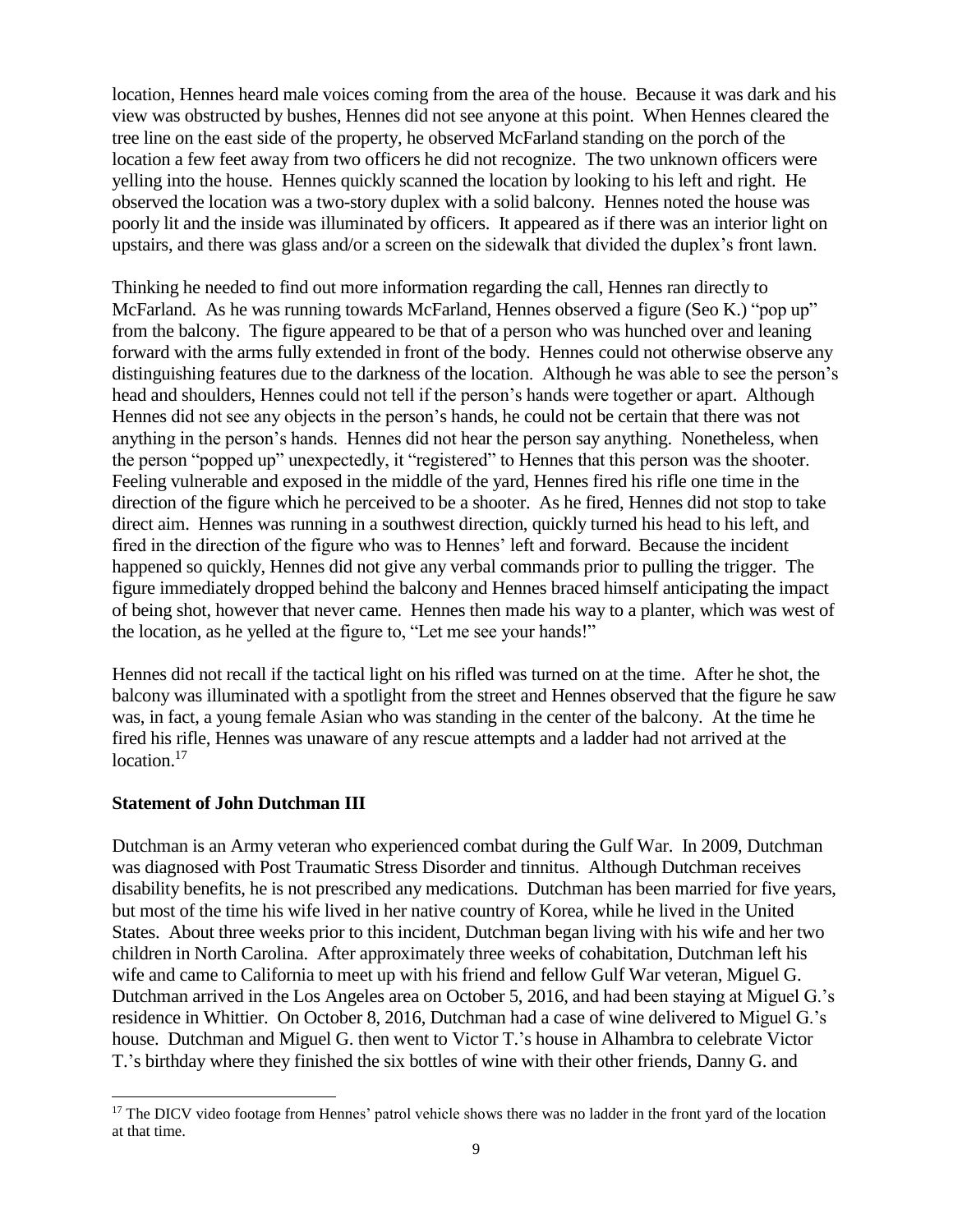Cynthia Y. Dutchman drank a bottle and a half of wine at the location. In addition to the wine, Dutchman drank two bottles of India Pale Ale beer and took three "hits" of marijuana.

At about 11:00 p.m., Dutchman, Victor T., Danny G., and Cynthia Y. left Victor T.'s house and went to The Barkley Restaurant and Bar.

While at The Barkley, Dutchman consumed two more India Pale Ale beers, two Mai Tais, and two Greyhounds.<sup>18</sup> Dutchman did not feel his drinking was anything out of the ordinary, and felt he could handle his alcohol. Dutchman paid the bar bill. After he paid the first tab, Dutchman realized it was still early and continued to order more drinks. Dutchman had a clear memory of events up until the time he closed his bar tab at around  $1:45$  a.m.<sup>19</sup> After that, Dutchman had no memory of leaving the bar; the last person he recalled speaking to was the bartender. Dutchman had no memory of how he got to **Huntington Drive**, nor of entering the residence. Dutchman recalled a "wild period" which he likened to a psychedelic acid trip. During this "wild period," Dutchman recalled hearing gun shots and female screams, being afraid, and being in a lit room with a lot of laundry. Dutchman admitted to using acid several years prior, but stated he has not used acid since.<sup>20</sup> During this time, Dutchman did not recall seeing officers, nor did he remember pointing an object at an officer. Although it is possible that Dutchman would have armed himself with something if he felt threatened, he did not have a memory of feeling threatened.

Dutchman's next clear memory of events is from ten minutes before descending the stairs at the residence to surrender to police. Dutchman recalled "coming to" and being in a kneeling position. He had pain in his arm, which he initially thought was a result of him sleeping on it. He was in an upstairs bedroom when he heard a discussion that there was a suspect on the second floor. As he regained more consciousness, he realized he had been shot and the conversation coming from downstairs was about him. Dutchman then began to communicate with the officers and to cooperate. Dutchman told the officers he was not a threat and not to shoot. Dutchman then made his way to the wooden bannister where he removed his T-shirt as he was instructed to do, before descending the stairs and being taken into custody.

Dutchman has never suffered a blackout in the past. He could only assume he went inside the residence at Huntington Drive to find a place to sleep.<sup>21</sup>

#### **Physical Evidence**

 $\overline{a}$ 

A ladder was on the grass, south of the curb, in front of Huntington Drive. A fired cartridge case, consistent with having been fired from Hennes' weapon, was on the grass in front of Huntington Drive. A broken window frame and broken glass were on the walkway to the residence and on the balcony. Inside the residence, there were no lights on except for the bathroom on the second floor. There was blood throughout the inside in the living/dining room, kitchen, on the stairs, and upstairs. In the upstairs portion of the residence, there was blood on the hall floor, the exterior bathroom door, the bedroom door, the bed, and the floor inside the bedroom. The living room, dining room, and kitchen were in disarray. A gray bottle of aftershave was located on the

<sup>&</sup>lt;sup>18</sup> A Mai Tai is a cocktail drink containing rum, and a Greyhound is a cocktail drink containing either gin or vodka.  $19$  A copy of the two bar receipts was obtained by investigators. One receipt was for a \$30 tab at 1:07 a.m. and the other was for a \$63 tab at 1:45 a.m.

<sup>&</sup>lt;sup>20</sup> Dutchman's blood was drawn, pursuant to a search warrant, approximately 15 hours following the incident. A toxicology test result was positive for cannabinoids, but negative for any other controlled substances.

<sup>21</sup> Dutchman has no prior criminal convictions.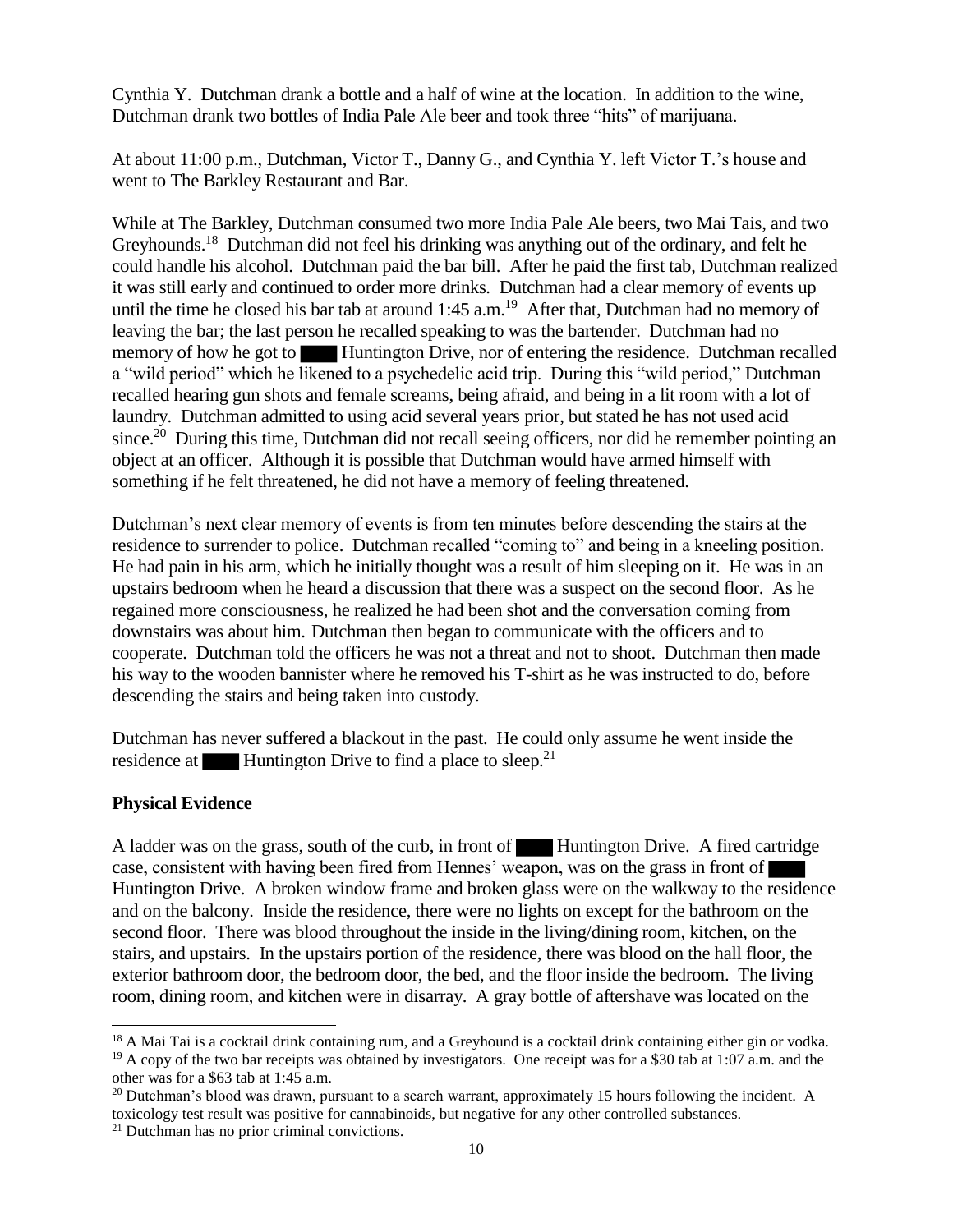fourth step of the stairs. The bottle appeared to be out of place, as there were no other items on the stairs.<sup>22</sup>



Aftershave Bottle on the Fourth Step of the Staircase



Aftershave Bottle

Seven cartridge cases, consistent with having been fired from Zamora's weapon, were in various areas of the living/dining room. Bullet holes were in the wall downstairs and in a window and curtains upstairs. Two bullet holes were also in the ceiling above the stairs. $^{23}$ 

#### **LEGAL ANALYSIS**

Any peace officer who has reasonable cause to believe that the person to be arrested has committed a public offense may use reasonable force to effect the arrest, to prevent escape or to overcome resistance.<sup>24</sup> California law permits the use of deadly force by police officers when necessary to

 $^{22}$  A latent print examination was conducted, but no latent prints were recovered from the bottle. The bottle also appeared to have a stain resembling blood, but an examination determined the stain was not blood.

<sup>&</sup>lt;sup>23</sup> No round impacts were observed on the exterior of the residence, indicating that Hennes' fired round did not make contact with the residence.

<sup>24</sup> Penal Code section 835a.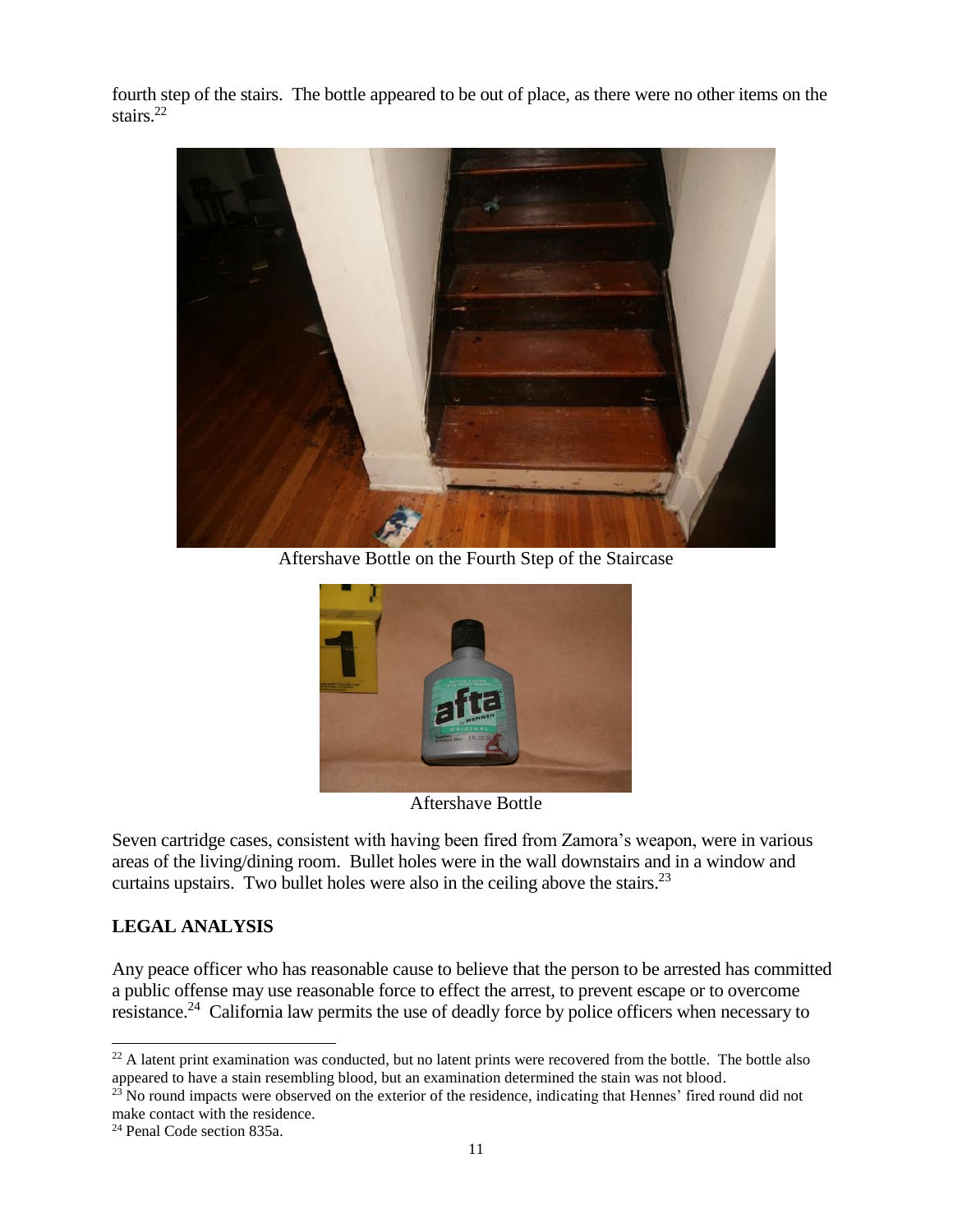affect the arrest of a person who has committed a forcible and atrocious felony which threatens death or serious bodily injury. *People v. Ceballos* (1974) 12 Cal.3d 470, 477-484. Forcible and atrocious crimes are those crimes whose character and manner reasonably create a fear of death or serious bodily injury. *Ceballos*, supra, 12 Cal.3d at 479.

California law permits the use of deadly force in self-defense or in the defense of others if it reasonably appears to the person claiming the right of self-defense or the defense of others that he actually and reasonably believed that he or others were in imminent danger of great bodily injury or death.<sup>25</sup> People v. Randle (2005) 35 Cal. 4<sup>th</sup> 987, 994 (overruled on another ground in *People v. Chun* (2009) 45 Cal. 4<sup>th</sup> 1172, 1201); *People v. Humphrey* (1996) 13 Cal. 4<sup>th</sup> 1073, 1082.

In protecting himself or another, a person may use all the force which he believes reasonably necessary and which would appear to a reasonable person, in the same or similar circumstances, to be necessary to prevent the injury which appears to be imminent. If the person's beliefs were reasonable, the danger does not need to have actually existed.<sup>26</sup>

A reasonable belief that danger exists may be formed by reliance on appearances. *Davis v. Freels*  $(7<sup>th</sup> Cir. 1978)$  583 F.2d 337, 341. Actual danger is not necessary to justify the use of deadly force in self-defense. If one is confronted by the appearance of danger which one believes, and a reasonable person in the same position would believe, would result in death or great bodily injury, one may act upon those circumstances. The right of self-defense is the same whether the danger is real or merely apparent. *People v. Toledo* (1948) 85 Cal.App.2d 577. If a person acted from reasonable and honest convictions he cannot be held criminally responsible for a mistake in the actual extent of the danger, when other reasonable men would alike have been mistaken. *People v. Jackson* (1965) 233 Cal.App.2d 639.

No right is guaranteed by federal law that one will be free from circumstances where he will be endangered by the misinterpretation of his acts. *Sherrod v. Berry* ( $7<sup>th</sup>$  Cir. 1988) 856 F.2d 802, 805 (quoting *Young v. City of Killen, Tx.* (5<sup>th</sup> Cir. 1985) 775 F.2d 1349 at 1353).

In determining the reasonableness of an officer's actions, allowances must be made for the fact that police officers are often forced to make split-second judgments, in circumstances that are tense, uncertain and rapidly evolving, about the amount of force that is necessary in a particular situation. *Graham v. Connor* (1989) 490 U.S. 386, 396-398.

The evidence examined in this investigation shows that Dutchman, in a highly intoxicated state, unlawfully entered a family residence in the early morning hours putting the two residents, a mother and daughter, in extreme fear for their safety. The two residents took refuge in a bathroom and called the police for assistance. Officer Zamora was one of the initial officers who responded to the call of a burglary in progress with the suspect still at the location. Hearing frantic screams for help, Zamora, accompanied by Officer Carrillo and Sergeant Louie entered the very dark residence. Once inside the residence, the officers continued to hear frantic screams coming from the upstairs portion of the residence. The frantic screams led officers to believe that they were confronted with a life or death situation. As Zamora illuminated the dark staircase leading to the upstairs, he encountered the intruder, Dutchman, who appeared to be holding an object in his hands and pointing it at Zamora. In fear for his safety and that of the officers immediately behind him, Zamora

<sup>&</sup>lt;sup>25</sup> Penal Code section 197 and CALCRIM No. 505.

<sup>26</sup> CALCRIM No. 3470.